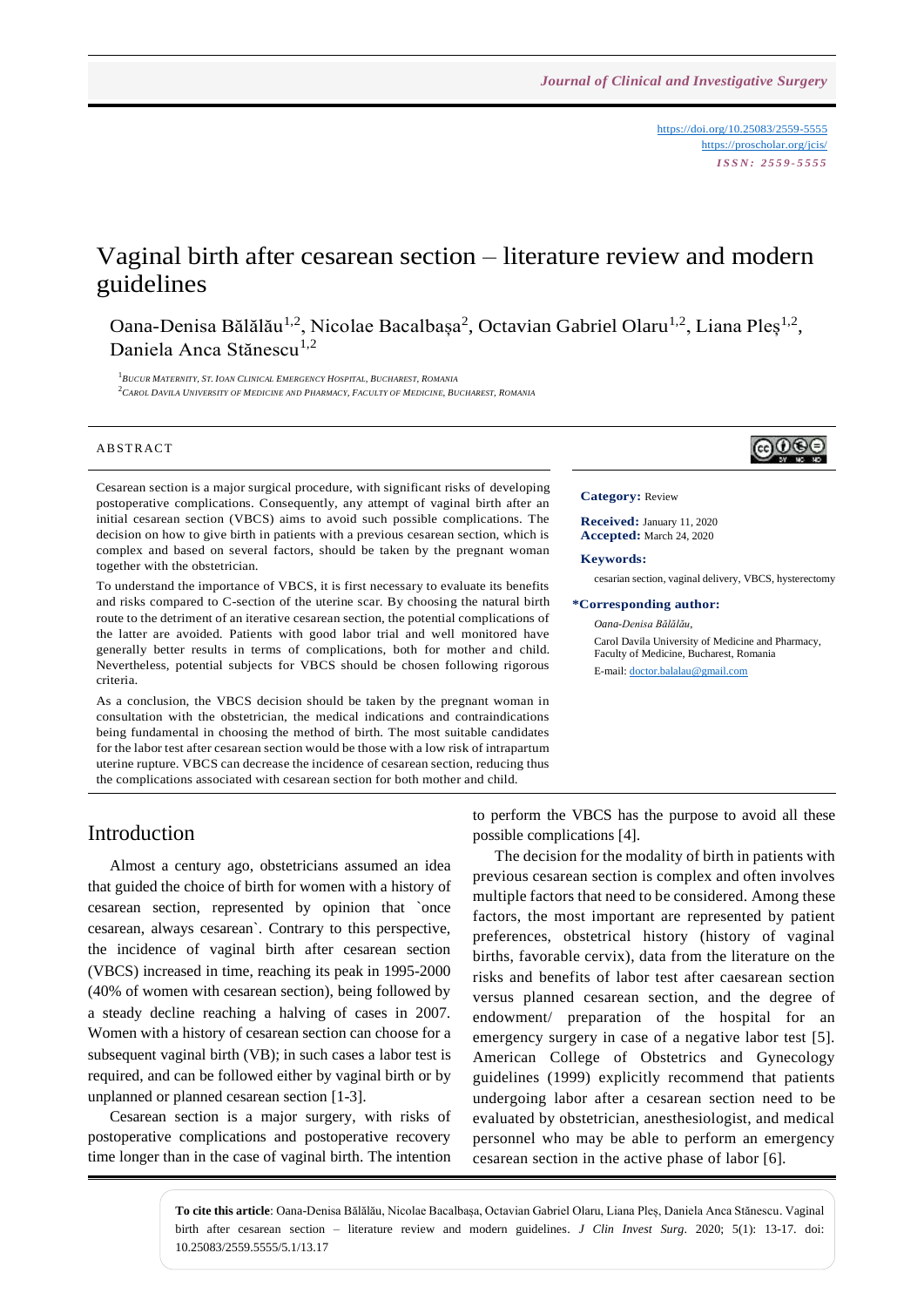#### *Benefits of natural childbirth after cesarean section*

By choosing the natural birth route to the detriment of an iterative caesarean section, the potential complications of the surgical procedure are avoided. The benefits of natural birth are multiple, such as avoiding a new uterine incision, a fact that increases the chances of a vaginal birth in the future. In addition, with each scar on the uterine wall the risk of complications of subsequent pregnancies increases, like pregnancy implanted in the uterine scar, placenta praevia, placental fixation abnormalities (placenta accreta/ increta/ percreta) [7, 8]. The blood loss is considerably lower in the case of natural birth, the risk of thrombotic accidents is lower, while the postpartum mobilization is achieved in a much shorter time. The patient's recovery is considerably faster, so that the hospitalization period is also shorter [2, 9].

### *Cesarean delivery – immediate and late postpartum complications*

Cesarean section is a major surgery, accompanied by the risk of postoperative complications. The most common complications are caused by the parietal wound (infection, dehiscence, hematoma, seroma, etc.). Wound infection generally occurs 4-7 days after the surgery, the main risk factors being represented by obesity, chorioamnionitis, blood transfusions, anticoagulant therapy, alcohol or drug use [10].

Postpartum bleeding is an important complication, among the most common causes being uterine atony, placenta accreta, placenta previa, extensive uterine lesions, lesions of the uterine vessels. The risk of postpartum bleeding can be reduced by oxytocic drugs, which are administered after delivery to induce uterine contraction [11].

Cesarean section is the most important risk factor for development of postpartum endometritis, especially when it is performed after the labor onset (emergency intrapartum cesarean section, in the case of a negative labor test). Preoperative antibiotic prophylaxis significantly decreases the incidence of this complication, with one study reporting 11% for elective cesarean and 28% for intrapartum emergency cesarean, compared to less than 3% for vaginal birth [7, 12].

The first 6 weeks after childbirth have an increased risk of thromboembolic events for mother, being higher in those who underwent cesarean section (stroke, acute myocardial infarction, venous thromboembolism). A study conducted in 2014 reported a frequency of thrombotic accidents of 246 per 100,000 births by cesarean section in the first 6 weeks postpartum, which is significantly higher than in the case of vaginal births (165 per 100,000 cases) [8, 13].

Ovarian vein thrombophlebitis and deep pelvic septic thrombophlebitis are rare complications of cesarean delivery. These two entities have common pathogenic mechanisms and often manifest together, but may differ in clinical manifestations and diagnosis. Patients with ovarian vein thrombophlebitis have fever and abdominal pain located on the affected side, one week after birth. Patients with deep pelvic septic thrombophlebitis usually present few days after cesarean section with fever resistant to antibiotic treatment, in the absence of radiological signs of thrombosis [2, 14]

### *Cesarean delivery – fetal and neonatal risks*

Even if a cesarean section is performed for the benefit of the fetus, it is still predisposed to risks during the operation. These risks include iatrogenic prematurity and birth trauma, the latter occurring in 1-3% of cesarean operations and consisting in most cases of mild lacerations related to emergency cesarean delivery [9, 15].

In the long run, the cesarean section predisposes to abnormal placentation or abruptio placenta, so that the patient should be monitored by ultrasound carefully in subsequent pregnancies. The risk of placental anomalies increases directly proportional to the number of births by cesarean section [7, 9].

Uterine rupture is another possible complication, patients with history of uterine rupture or high vertical hysterotomy (especially at the fundic level) being a category of high risk [5].

Complications that appear at the level of the uterine scar or to the abdominal wall should also be mentioned. Hysterotomy can induce a thinning of the myometrium at the scar site, in the form of a niche, isthmus or uteroperitoneal fistula. The patient may experience postmenstrual spotting, pelvic pain, dysmenorrhea, dyspareunia and even secondary infertility [2, 10].

A study conducted in Sweden in 2013 on a cohort of 709,090 women, analyzed the risk of developing endometriosis at the site of the scar after cesarean section. The results revealed a percentage of 0.1% of patients with this complication. The endometrioma of the incision is generally a soft, palpable mass in the incision that increases in size during menstruation and that is associated with cyclical or continuous pain [11, 16].

#### *Maternal risks associated with VBCS*

Uterine rupture - although rare, is the most serious obstetric complication in the case of a labor test after birth by cesarean section. Uterine rupture is defined as total rupture of the uterine wall, including serous. The incidence of this complication is low in developed countries; it is most often associated with negative labor after cesarean section, being life threatening for both mother and fetus [17]. In a 2010 study of a group of 100,000 women who underwent labor, 468 suffered a uterine rupture. It is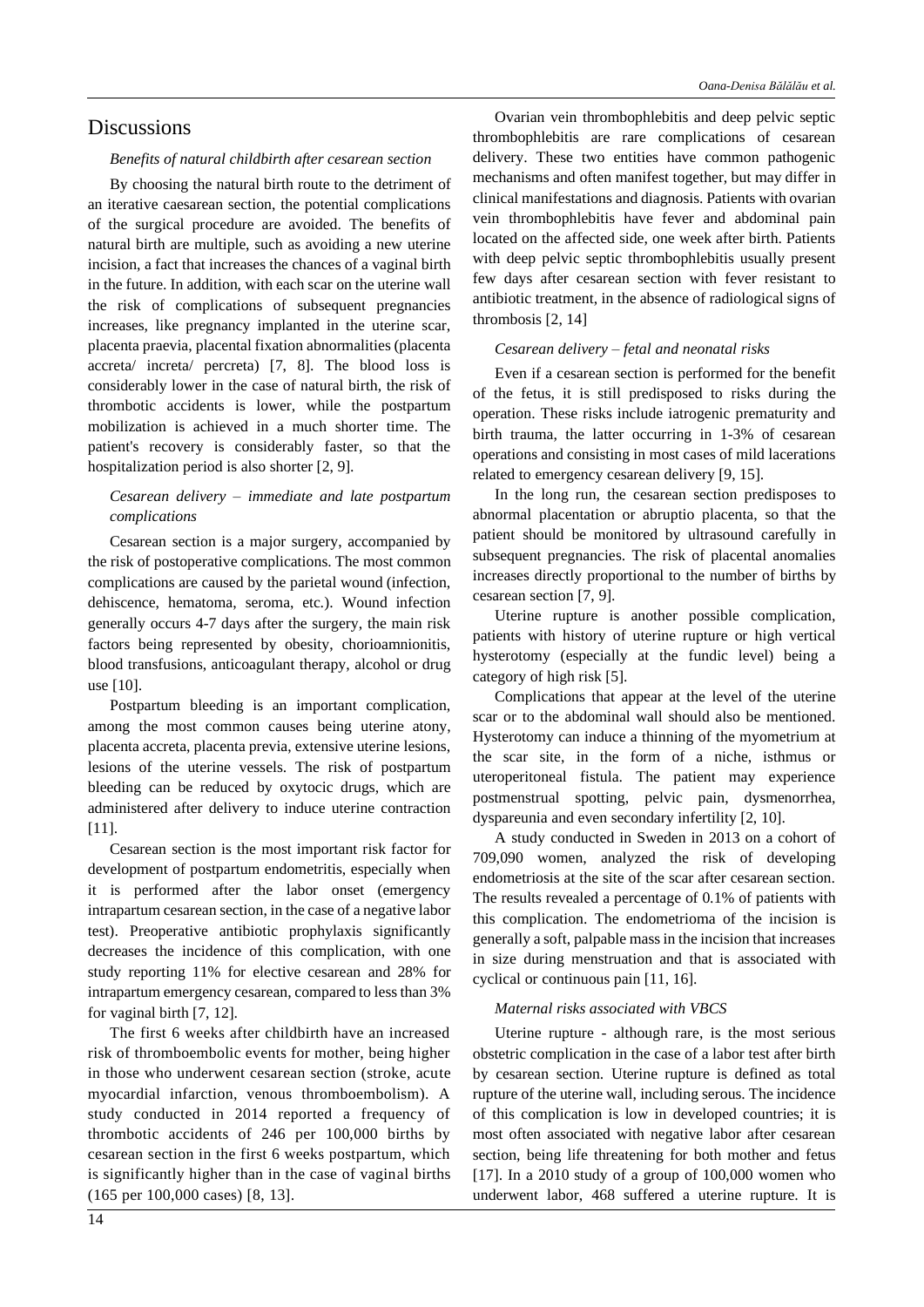important to mention that the type of incision chosen to the previous cesarean section influences the evolution of a labor sample at a later pregnancy, and also the risk of developing uterine rupture. Inverted T-incision, J-shaped incision or prolonged transverse incision in the upper uterine portion are accompanied by poorer results in terms of VBCS, compared to segmental-transverse hysterotomy, because uterine rupture has a higher prevalence in the first types of incisions (1.9% compared to 0.7%) [12, 13]. There is also an increased risk of uterine rupture in patients with induced labor; data on uterine rupture associated with use of prostaglandins for triggering are suggestive, so that the American College of Obstetrics and Gynecology does not recommend the use of misoprostol for labor induction in women with a history of cesarean section [14].

There are authors who practice imaging measurement of the segment at the level of uterine scar after cesarean section, not only during pregnancy but also during labor in patients who opt for VBCS, to assess the risk of uterine rupture by ultrasound measurement. The thickness of the residual myometrium (at the level of the lower segment) as well as the depth, extent and length of the hypoechoic uterine defects at the level of the uterine scar, all are valuable parameters of predicting the risk of uterine rupture [15, 18].

The diagnosis of uterine rupture is established clinically and imaging. This should be suspected in patients undergoing labor after previous cesarean section, who have abnormal fetal heart rhythm (sudden bradycardia or preceded by variable or prolonged decelerations), acute abdominal pain (an increased attention to patients in labor with epidural anesthesia, in which neuraxial analgesia masks pain), vaginal bleeding, hemodynamic instability, cardiotocographic change in the uterine contractility graph and loss of uterine tone, hematuria if the rupture has spread to the bladder [5, 19].

Choosing the procedure to surgically resolve the uterine rupture remains a major decision for the obstetrician, who must urgently assess whether the lesion can be repaired conservatively or emergency peripartum hysterectomy is required. The purpose of conservative surgery is to repair the defect of the uterine wall, the control of bleeding, to identify lesions of neighboring organs, to minimize immediate postoperative morbidity and to reduce the risk of complications of subsequent pregnancies. Hysterectomy is indicated when the uterine wall is irreparable or in case of a massive maternal hemorrhage; the decision is taken considering several factors such as the desire for a future pregnancy, the extension of uterine lesions, the patient's hemodynamic status and the operator's experience in resolving complex uterine lesions [5, 20-22].

A literature review of a sample consisting on 142,075 patients, who underwent labor after a cesarean section and which ended in 880 women through uterine rupture,

reported need of hysterectomy and erythrocyte mass transfusion as the most common therapeutic measures [16].

The maternal infectious risks in case of VBCS are significantly lower comparing to cesarean section, being represented especially by chorioamniotitis and postpartum endometritis. Chorioamniotitis is usually associated with prolonged labor and ruptured membranes for a long period of time. Patients with multiple digital vaginal examinations, those with cervical incompetence, meconium amniotic fluid, nulliparity, genital infections such as sexually transmitted diseases, group B Streptococcus infection and bacterial vaginitis also present an increased risk for chorioamniotitis [17].

Vaginal birth is associated with long-term risk for pelvic floor lesions, such as genital prolapse, urinary incontinence, and fecal incontinence. Pregnancy and childbirth would contribute to appearance of these lesions by compression, stretching or rupture of nerves, muscles or connective tissue. In turn, an intact neuromuscular function and the support of the pelvic organs seem to be critical for the normal location/ functioning of the pelvic organs [18].

#### *Fetal risks associated with VBCS*

Transient tachypnea of the newborn is an important complication, which is characterized by pulmonary edema resulting from delayed resorption and clearance of fetal alveolar fluid. It is a relatively benign condition, but there are data that correlate it with an increased risk for the newborn to develop wheezing afterwards, during childhood [19].

Perinatal and neonatal mortality rates were higher in patients with VBCS following labor, than in those who gave birth by elective cesarean section [1, 23].

A study conducted on 15,338 full-term pregnant women who underwent labor testing reported 2 neonatal deaths and 7 cases of hypoxic-ischemic encephalopathy, with rates of 1.4 per 10,000 and 4.6 per 10,000, respectively. There were 114 cases of uterine rupture, of which 1.8% resulted in neonatal death while 6.2% conducted to hypoxic-ischemic encephalopathy [20].

#### *The indications of VBCS*

The ideal case of a positive labor test is the patient who have a low transverse uterine incision at the previous cesarean section. There is consistent evidence to support this observation, as these patients have the lowest risk of scarring during labor. Studies report percentages of about 0.4-0.6% uterine ruptures in these cases [21].

Other potential candidates are those with a low vertical uterine incision. If the vertical incision is prolonged in the contractile portion of the uterus, it is considered a classic hysterotomy and thus a possible VBCS is excluded. There are studies sustaining that a labor test is possible even after two cesarean operations with low transverse uterine incisions, the success rates being comparable to cases with a single low transverse hysterotomy (65% vs. 75%) [22].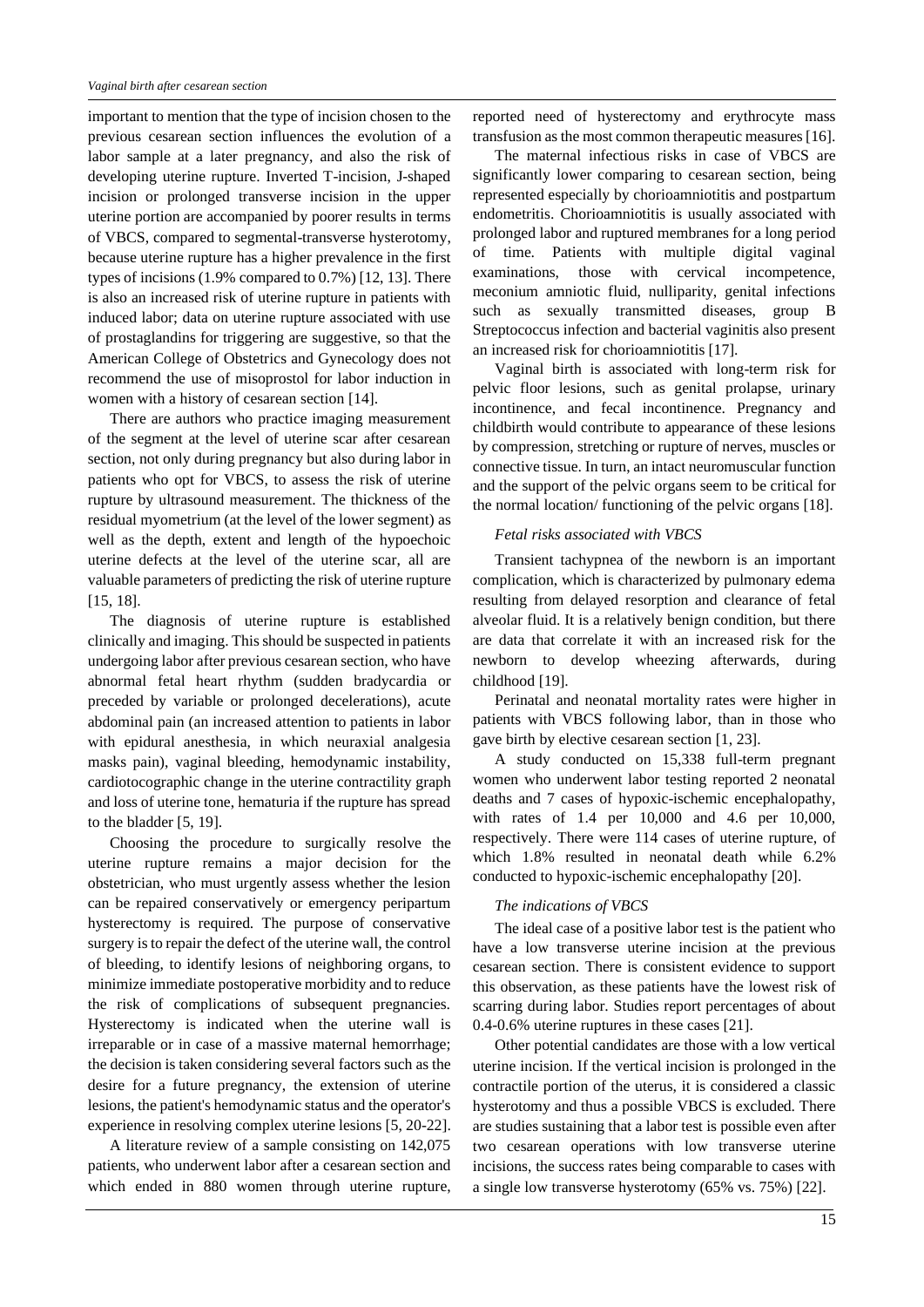If the pregnant woman has had a previous vaginal birth, before or after the cesarean section, the chances of having VBCS without complications are significantly increased [24].

There are a number of cases that are not contraindicated by VBCS, according to the American College of Obstetrics and Gynecology (ACOG), several studies supporting these practices. During pregnancy, after 40 weeks of gestation the labor test can be tried, and the pregnant woman is carefully monitored so that the risk of failure of the sample is calculated (including the occurrence of obstetric complications). There are no significantly higher risks in such pregnancies, comparable to cases under 40 weeks. However, there are delays related to the onset of labor after 40 weeks, with some studies reporting higher rates of uterine rupture and other possible complications compared to pregnancies under 40 weeks [23]. The twin pregnancy can also be a candidate for VBCS, if the pregnant woman has a low transverse uterine incision at the previous cesarean section, the frequency of a positive labor test being close to those of a single fetal pregnancy [24]. Pregnancies with macrosomal fetuses (> 4000g) can be considered as a VBCS option. In these cases, the obstetrician have to carefully analyze the patient's obstetrical history (weights of girls from previous births, vaginal birth history) and, if the pregnant woman has had a previous natural birth, then the probability of a positive labor test increases significantly. If the indication for cesarean section at the previous pregnancy were represented by cephalopelvin disproportion with failure of labor progression, then the success rates of the labor sample are low [1]. A published study including patients with macrosomal fetuses and divided in distinct groups by weight: <4000g, 4000-4249g, 4250g-4500g, and>4500g, reported for VBCS the following probability rates: 68 %, 52%, 45%, and 38% respectively [25].

### *The contraindications of VBCS*

The standard contraindications of labor and vaginal birth apply in a similar way to the case of VBCS (complete placenta praevia, placenta accreta/ increta/ percreta, dystocic presentation, cephalopelvic disproportion) [16].

Patients with a history of fundic incision (cesarean section, myomectomy, uterine reconstruction following a congenital malformation) are not recommended for VBCS. There are studies showing that classical or T-shaped uterine incisions are more frequently followed by uterine rupture during labor than the low transverse hysterotomies [26].

A history of uterine rupture raises significant risks of recurrence for pregnant women during labor (with an incidence of 6%). The risk factors mentioned in the literature are represented by oxytocin abuse and dystocic presentations. As these patients have an increased obstetric risk, it is preferable not to recommend additional

pregnancies to these people [27, 28]. If the patient wants however a pregnancy, the caesarean section is recommended at 36-37 weeks, to avoid the onset of labor that can lead to recurrence of rupture. The obstetrical history is important for decision related to the moment of birth, which must be chosen according to the particularity of each case (premature labor in the current pregnancy, the history of premature rupture of the uterus or antepartum in a previous pregnancy) [5].

# **Conclusions**

The VBCS decision should be taken by the pregnant woman together with the obstetrician, through a close monitoring of the labor test and a full understanding of the indications and contraindications of VBCS. Cesarean section is a major surgery, with significant risks of postoperative complications; the option of VBCS is intended to avoid all these possible complications. In selected cases VBCS decreases the need for a cesarean section, proving thus that is able to reduce complications for mother and child following this type of birth.

# Conflict of interest disclosure

There are no known conflicts of interest in the publication of this article. The manuscript was read and approved by all authors.

## References

- 1. Miazga E, Reed C, Tunde-Byass M, Cipolla A, Shapiro J, Shore EM. Decreasing Cesarean Delivery Rates Using a Trial of Labour After Cesarean (TOLAC) Bundle. *J Obstet Gynaecol Can*. 2020; S1701- 2163(20)30217-6. doi:10.1016/j.jogc.2020.02.113
- 2. Kwong FL, Hamoodi I. Postnatal diagnosis of an occult uterine scar dehiscence after three uncomplicated vaginal births after Caesarean section: A case report. *Case Rep Womens Health*. 2020; 27: e00203. doi: 10.1016/j.crwh.2020.e00203
- 3. Metz TD, Scott JR. Contemporary management of VBAC. *Clin Obstet Gynecol*. 2012;55(4):1026‐1032. doi:10.1097/GRF.0b013e318261a2ad
- 4. Grinstead J, Grobman WA. Induction of labor after one prior cesarean: predictors of vaginal delivery. *Obstet Gynecol*. 2004; 103(3): 534‐538. doi:10.1097/01.AOG. 0000115508.75370.23
- 5. Landon MB, Lynch CD. Optimal timing and mode of delivery after cesarean with previous classical incision or myomectomy: a review of the data. *Semin Perinatol*. 2011;35(5):257‐261.

doi:10.1053/j.semperi.2011.05.008

6. Sargent JA, Savitsky LM, Dissanayake MV, Lo JO, Cheng YW, Caughey AB. Gestational Weight Gain during Pregnancy as an Important Factor Influencing a